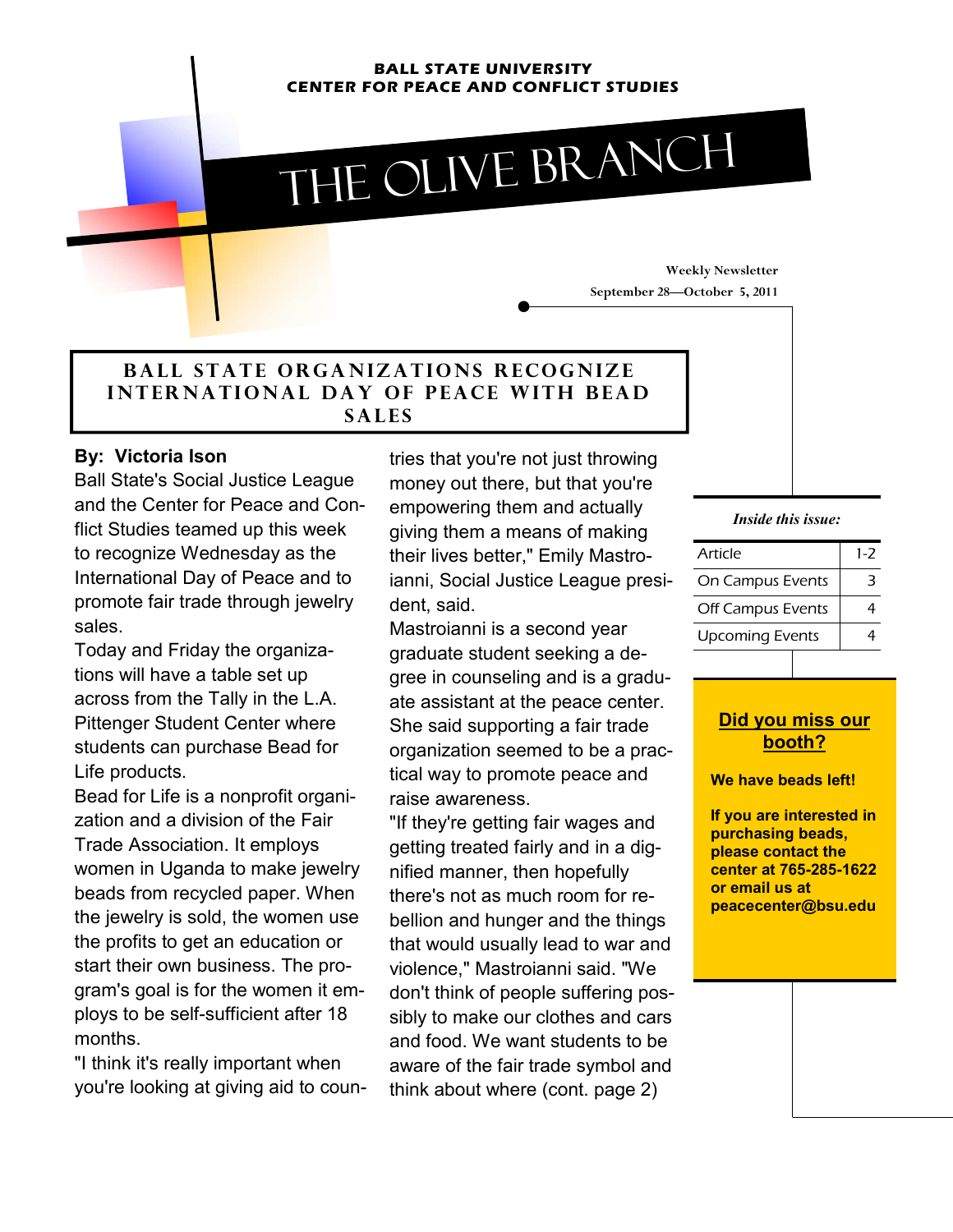their products are coming from."

Junior drawing major Almira Cantu stopped by the organizations' table when it was set up outside the Ball State Bookstore on Wednesday because she was drawn to the colorful jewelry. She said she'd never heard of Bead for Life before.

"The idea that these women make it out of paper is amazing," Cantu said. "I could only buy some lip balm, but I thought even a little amount would help the women who make these."

Bracelets, necklaces, earrings and jewelry bags are available from \$5-\$25. Lip balm and soap are \$4, and students who make a purchase have the option of entering a drawing to win additional jewelry.

Anyone is welcome to stop by the table and learn about free trade or use a marker to write on the booth's tablecloth what actions they take to promote peace.

Junior Lacey Lord, public relations intern for the Peace Center, said she volunteered for several shifts at the table this week. She sold Bead for Life products on her own last year.

"These women go from back-breaking jobs and living on less than a dollar a day to Bead for Life, where they can be creative and have fun while they're working and have the money to change their lives, essentially," Lord said.

Those wishing to get involved with Bead for Life can visit beadforlife.org.

Social Justice League meetings are held at 6 p.m. Mondays in the Center for Peace and Conflict Studies. Interested students may also email sjl@bsu.edu.

Mastroianni said the peace center doesn't have regular meetings but that interested students should email example accecenter@bsu.edu to be put on the mailing list. They'll receive a weekly newsletter and notices of volunteer opportunities.

*This article was featured in the Daily News on September 22, 2011*

## **Spread the word!**

- **The Center for Peace and Conflict Studies is looking for interns for the Spring Semester! If you are interested in being an intern, or know of someone who would be interested, please contact the center at 765-285-1622 or peacecenter@bsu.edu.**
- **ID 301: Introduction to Peace Studies and Conflict Resolution will be offered again in the Spring of 2012! The class will cover the "methods of achieving peace within communities and among nations; history of peace movements and the causes of conflict; and analysis of principles to resolve conflict using case studies." More course information is listed below. For additional information, please contact Gerry Waite (gwaite@bsu.edu), Research Fellow, BSU Center for Peace and Conflict Studies.**

 **Course #65270 001 3 TR 0930 – 1045**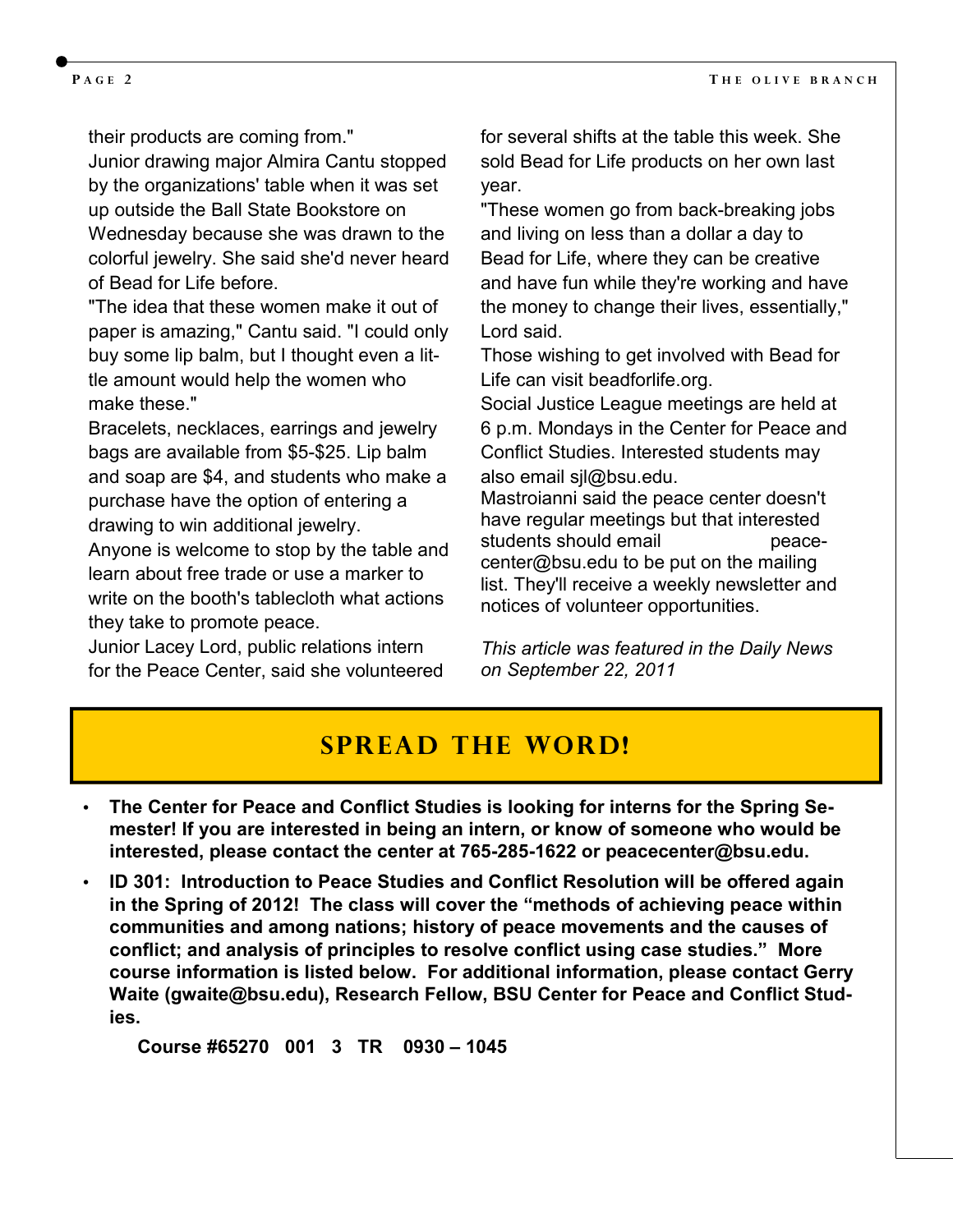# **SCHEDULE OF EVENTS ON CAMPUS**

#### **Wednesday, September 28**

• *Continuum Brown Bag Professional Development Series*

12:00PM – 1:00PM in the Student Center, Room #306

#### **Monday, October 3**

• *OXFAM America Meeting*

5:30 PM in WB 140. For more information, contact oxfambsu@gmail.com.

• *Social Justice League Meeting*

6:00PM at the Center for Peace and Conflict Studies (310 N. McKinley Ave.) For more information, contact SJL@bsu.edu .

#### **Tuesday, October 4**

• *Feminists for Action Meeting* 

6:00 PM in BB 220. Come have tea, discuss current events, and become an activist for gender equality. Everyone is welcoming, including non-students and community members. For more information, contact feministsforaction@gmail.com or ckhurst@bsu.edu.

• *International Ambassadors Club* 

7:00PM at the L.A. Pittenger Student Center in Room 306. For more information, contact IAC@bsu.edu .

• *Free the Slaves Meeting* 

9:00PM at Bracken Library in Room 301. For more information, contact Chelsey Outcalt at cloutcalt@bsu.edu .